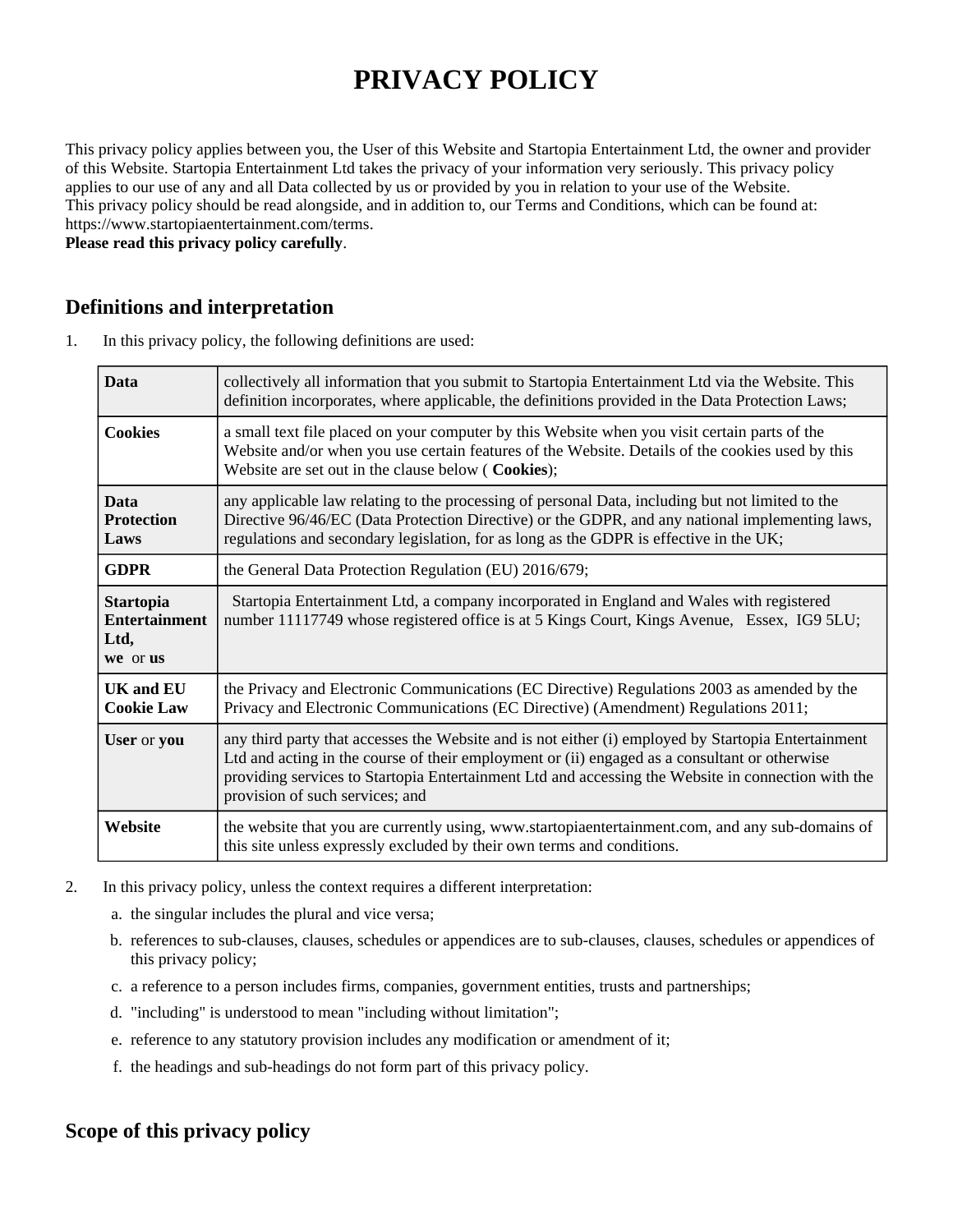- 3. This privacy policy applies only to the actions of Startopia Entertainment Ltd and Users with respect to this Website. It does not extend to any websites that can be accessed from this Website including, but not limited to, any links we may provide to social media websites.
- 4. For purposes of the applicable Data Protection Laws, Startopia Entertainment Ltd is the "data controller". This means that Startopia Entertainment Ltd determines the purposes for which, and the manner in which, your Data is processed.

## **Data collected**

- 5. We may collect the following Data, which includes personal Data, from you:
	- a. name;
	- b. contact Information such as email addresses and telephone numbers;
	- c. demographic information such as postcode, preferences and interests;
	- d. IP address (automatically collected);
	- e. web browser type and version (automatically collected);
	- f. operating system (automatically collected);
	- g. a list of URLs starting with a referring site, your activity on this Website, and the site you exit to (automatically collected);

in each case, in accordance with this privacy policy.

#### **How we collect Data**

- 6. We collect Data in the following ways:
	- a. data is given to us by you ;
	- b. data is received from other sources; and
	- c. data is collected automatically.

#### **Data that is given to us by you**

- 7. Startopia Entertainment Ltd will collect your Data in a number of ways, for example:
	- a. when you contact us through the Website, by telephone, post, e-mail or through any other means;
	- b. when you register with us and set up an account to receive our products/services;
	- c. when you complete surveys that we use for research purposes (although you are not obliged to respond to them);
	- d. when you enter a competition or promotion through a social media channel;
	- e. when you make payments to us, through this Website or otherwise;
	- f. when you elect to receive marketing communications from us;
	- g. when you use our services;

in each case, in accordance with this privacy policy.

## **Data that is received from third parties**

- 8. Startopia Entertainment Ltd will receive Data about you from the following third parties:
	- a. Stripe Payments;
	- b. Wix.com;
	- c. Paypal;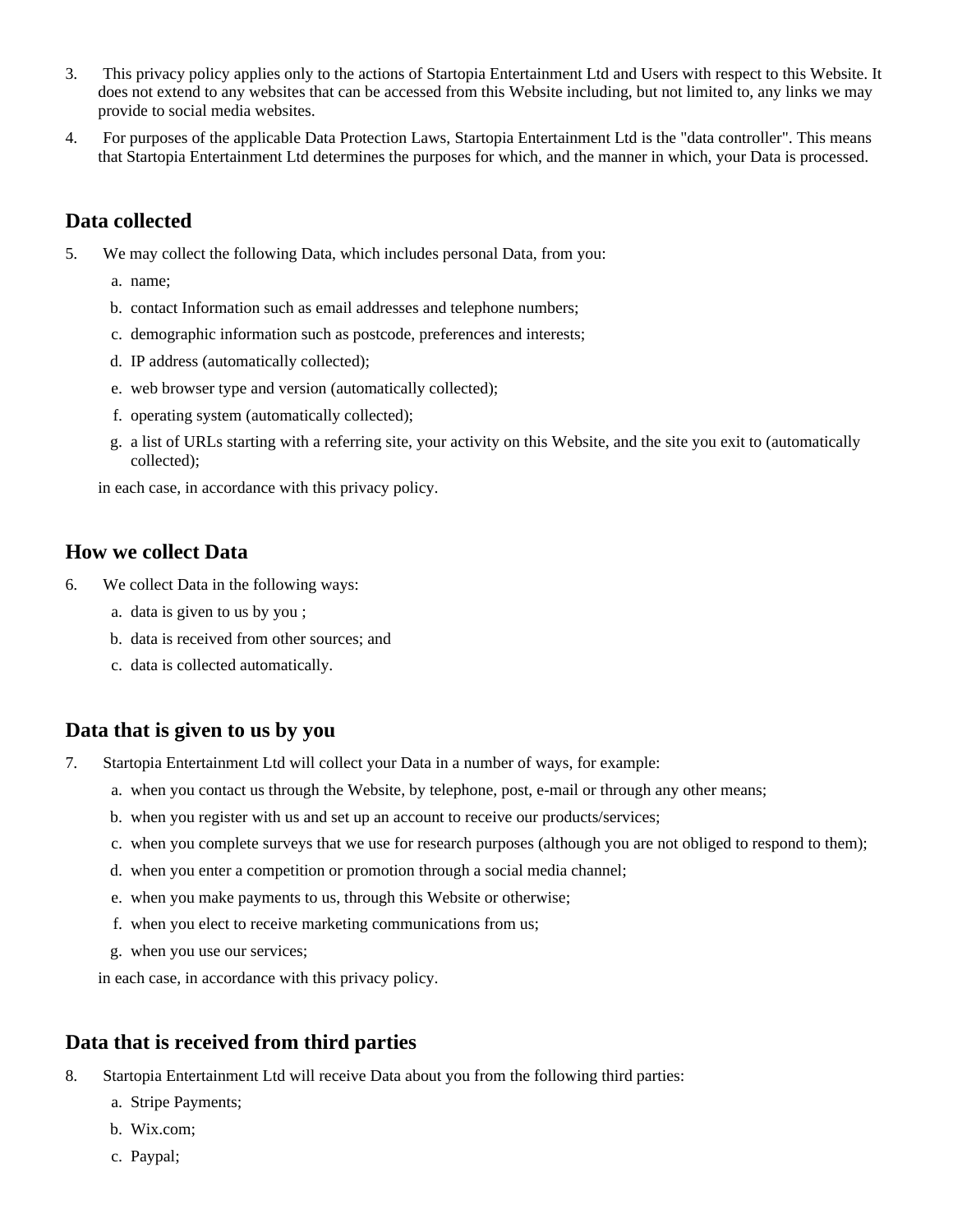- d. Google;
- e. Bing.

## **Data that is collected automatically**

- 9. To the extent that you access the Website, we will collect your Data automatically, for example:
	- a. we automatically collect some information about your visit to the Website. This information helps us to make improvements to Website content and navigation, and includes your IP address, the date, times and frequency with which you access the Website and the way you use and interact with its content.
	- b. we will collect your Data automatically via cookies, in line with the cookie settings on your browser. For more information about cookies, and how we use them on the Website, see the section below, headed "Cookies".

#### **Our use of Data**

- 10. Any or all of the above Data may be required by us from time to time in order to provide you with the best possible service and experience when using our Website. Specifically, Data may be used by us for the following reasons:
	- a. internal record keeping;
	- b. improvement of our products / services;
	- c. transmission by email of marketing materials that may be of interest to you;
	- d. contact for market research purposes which may be done using email, telephone, fax or mail. Such information may be used to customise or update the Website;

in each case, in accordance with this privacy policy.

- 11. We may use your Data for the above purposes if we deem it necessary to do so for our legitimate interests. If you are not satisfied with this, you have the right to object in certain circumstances (see the section headed "Your rights" below).
- 12. For the delivery of direct marketing to you via e-mail, we'll need your consent, whether via an opt-in or soft-opt-in:
	- a. soft opt-in consent is a specific type of consent which applies when you have previously engaged with us (for example, you contact us to ask us for more details about a particular product/service, and we are marketing similar products/services). Under "soft opt-in" consent, we will take your consent as given unless you opt-out.
	- b. for other types of e-marketing, we are required to obtain your explicit consent; that is, you need to take positive and affirmative action when consenting by, for example, checking a tick box that we'll provide.
	- c. if you are not satisfied about our approach to marketing, you have the right to withdraw consent at any time. To find out how to withdraw your consent, see the section headed "Your rights" below.
- 13. When you register with us and set up an account to receive our services, the legal basis for this processing is the performance of a contract between you and us and/or taking steps, at your request, to enter into such a contract.
- 14. We may use your Data to show you Startopia Entertainment Ltd adverts and other content on other websites. If you do not want us to use your data to show you Startopia Entertainment Ltd adverts and other content on other websites, please turn off the relevant cookies (please refer to the section headed "Cookies" below).

## **Who we share Data with**

- 15. We may share your Data with the following groups of people for the following reasons:
	- a. any of our group companies or affiliates to ensure the proper administration of your website and business;
	- b. our employees, agents and/or professional advisors to ensure our entertainers are able to communicate with the client regarding their event;
	- c. third party service providers who provide services to us which require the processing of personal data to help third party service providers in receipt of any shared data to perform functions on our behalf to help ensure the website runs smoothly;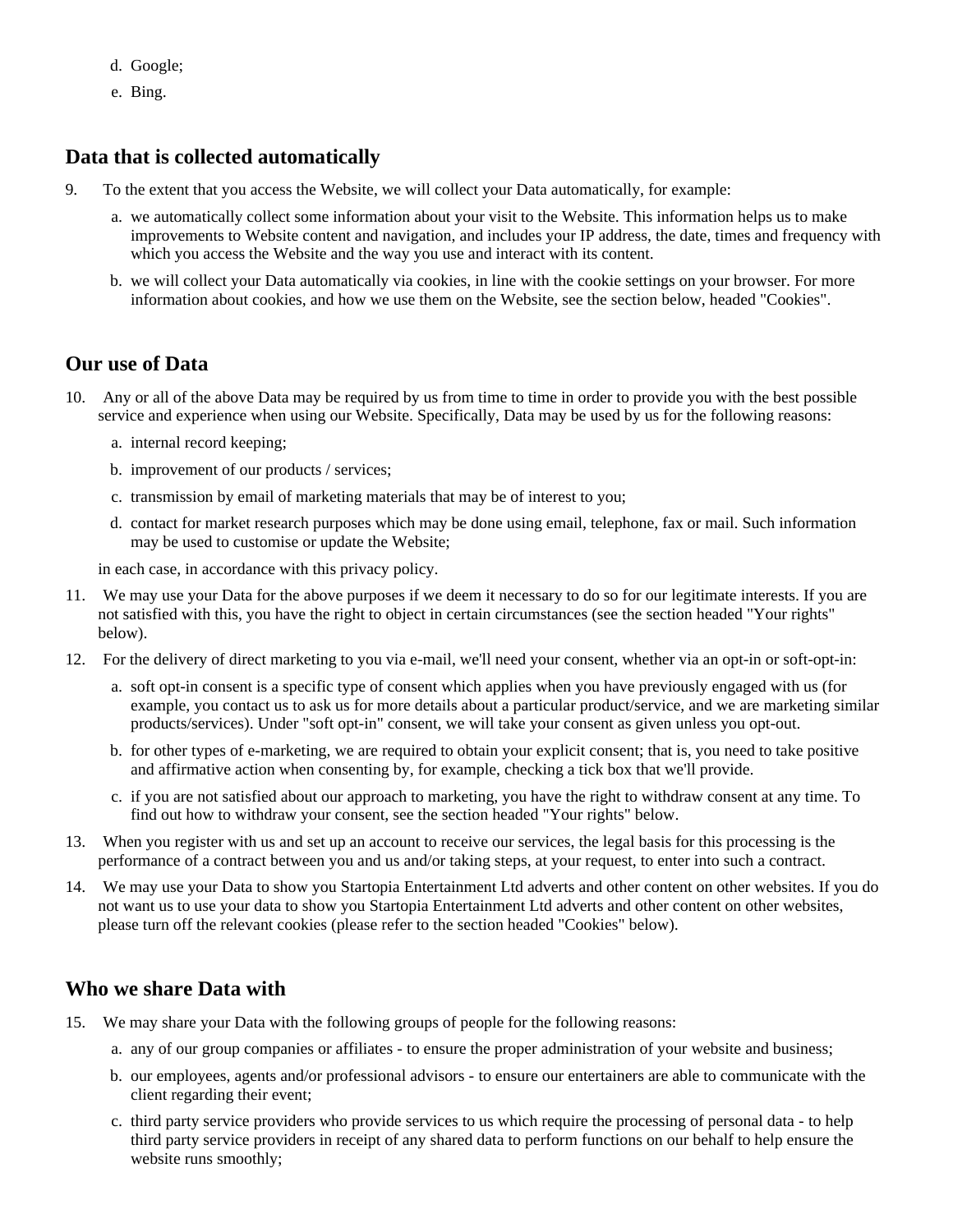- d. third party payment providers who process payments made over the Website to enable third party payment providers to process user payments and refunds;
- e. relevant authorities to facilitate the detection of crime or the collection of taxes or duties;

in each case, in accordance with this privacy policy.

## **Keeping Data secure**

- 16. We will use technical and organisational measures to safeguard your Data, for example:
	- a. access to your account is controlled by a password and a user name that is unique to you.
	- b. we store your Data on secure servers.
- 17. We are certified to ISO 27001. This family of standards helps us manage your Data and keep it secure.
- 18. Technical and organisational measures include measures to deal with any suspected data breach. If you suspect any misuse or loss or unauthorised access to your Data, please let us know immediately by contacting us via this e-mail address: info@startopiaentertainment.com.
- 19. If you want detailed information from Get Safe Online on how to protect your information and your computers and devices against fraud, identity theft, viruses and many other online problems, please visit www.getsafeonline.org. Get Safe Online is supported by HM Government and leading businesses.

## **Data retention**

- 20. Unless a longer retention period is required or permitted by law, we will only hold your Data on our systems for the period necessary to fulfil the purposes outlined in this privacy policy or until you request that the Data be deleted.
- 21. Even if we delete your Data, it may persist on backup or archival media for legal, tax or regulatory purposes.

# **Your rights**

- 22. You have the following rights in relation to your Data:
	- a. **Right to access** the right to request (i) copies of the information we hold about you at any time, or (ii) that we modify, update or delete such information. If we provide you with access to the information we hold about you, we will not charge you for this, unless your request is "manifestly unfounded or excessive." Where we are legally permitted to do so, we may refuse your request. If we refuse your request, we will tell you the reasons why.
	- b. **Right to correct** the right to have your Data rectified if it is inaccurate or incomplete.
	- c. **Right to erase** the right to request that we delete or remove your Data from our systems.
	- d. **Right to restrict our use of your Data** the right to "block" us from using your Data or limit the way in which we can use it.
	- e. **Right to data portability** the right to request that we move, copy or transfer your Data.
	- f. **Right to object** the right to object to our use of your Data including where we use it for our legitimate interests.
- 23. To make enquiries, exercise any of your rights set out above, or withdraw your consent to the processing of your Data (where consent is our legal basis for processing your Data), please contact us via this e-mail address: info@startopiaentertainment.com.
- 24. If you are not satisfied with the way a complaint you make in relation to your Data is handled by us, you may be able to refer your complaint to the relevant data protection authority. For the UK, this is the Information Commissioner's Office (ICO). The ICO's contact details can be found on their website at https://ico.org.uk/.
- 25. It is important that the Data we hold about you is accurate and current. Please keep us informed if your Data changes during the period for which we hold it.

## **Links to other websites**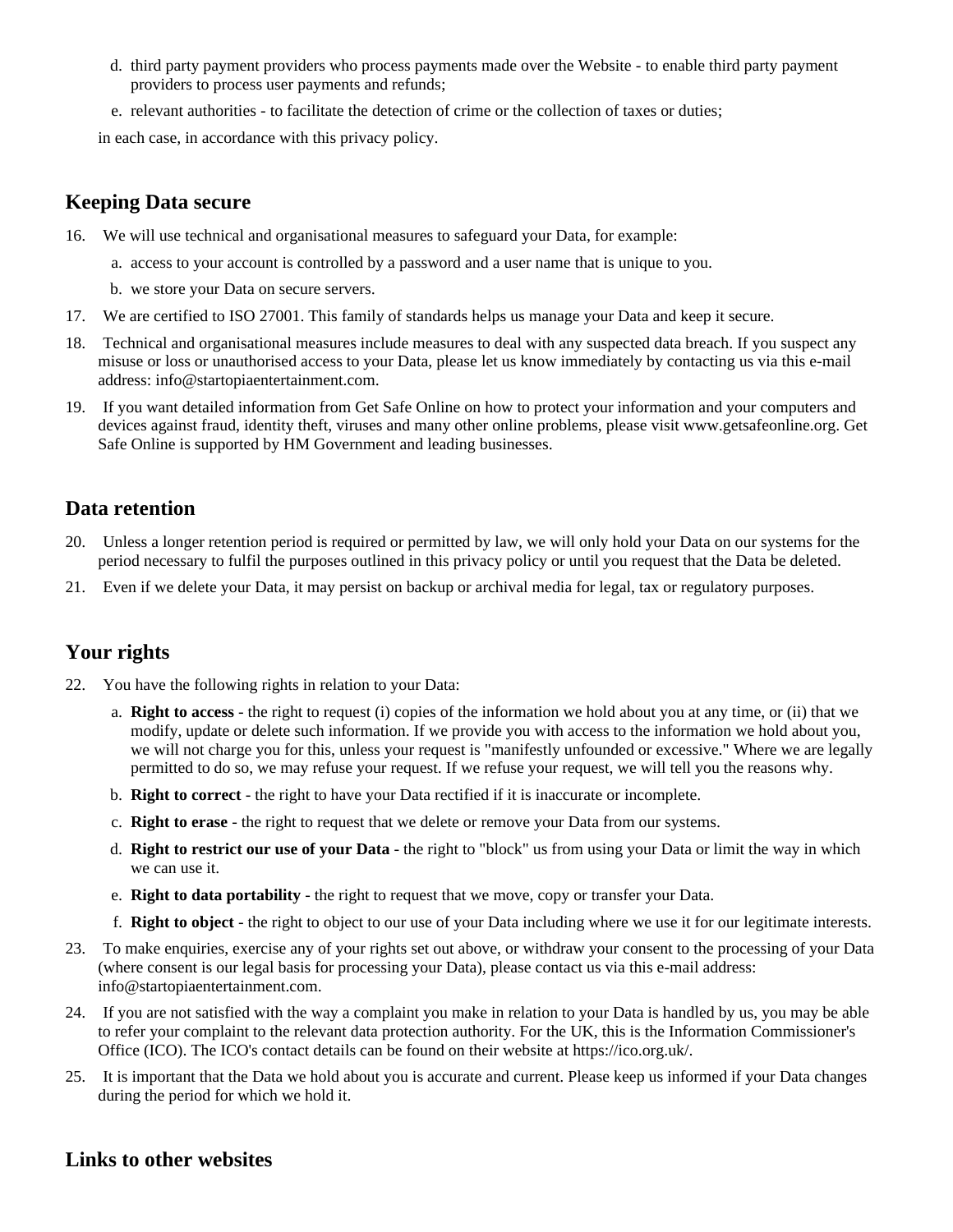26. This Website may, from time to time, provide links to other websites. We have no control over such websites and are not responsible for the content of these websites. This privacy policy does not extend to your use of such websites. You are advised to read the privacy policy or statement of other websites prior to using them.

#### **Changes of business ownership and control**

- 27. Startopia Entertainment Ltd may, from time to time, expand or reduce our business and this may involve the sale and /or the transfer of control of all or part of Startopia Entertainment Ltd. Data provided by Users will, where it is relevant to any part of our business so transferred, be transferred along with that part and the new owner or newly controlling party will, under the terms of this privacy policy, be permitted to use the Data for the purposes for which it was originally supplied to us.
- 28. We may also disclose Data to a prospective purchaser of our business or any part of it.
- 29. In the above instances, we will take steps with the aim of ensuring your privacy is protected.

#### **Cookies**

- 30. This Website may place and access certain Cookies on your computer. Startopia Entertainment Ltd uses Cookies to improve your experience of using the Website and to improve our range of products and services. Startopia Entertainment Ltd has carefully chosen these Cookies and has taken steps to ensure that your privacy is protected and respected at all times.
- 31. All Cookies used by this Website are used in accordance with current UK and EU Cookie Law.
- 32. Before the Website places Cookies on your computer, you will be presented with a message bar requesting your consent to set those Cookies. By giving your consent to the placing of Cookies, you are enabling Startopia Entertainment Ltd to provide a better experience and service to you. You may, if you wish, deny consent to the placing of Cookies; however certain features of the Website may not function fully or as intended.
- 33. This Website may place the following Cookies:

| <b>Type of Cookie</b>          | <b>Purpose</b>                                                                                                                                                                                                                                                                                                     |
|--------------------------------|--------------------------------------------------------------------------------------------------------------------------------------------------------------------------------------------------------------------------------------------------------------------------------------------------------------------|
| Strictly necessary cookies     | These are cookies that are required for the operation of our website. They<br>include, for example, cookies that enable you to log into secure areas of our<br>website, use a shopping cart or make use of e-billing services.                                                                                     |
| Analytical/performance cookies | They allow us to recognise and count the number of visitors and to see how<br>visitors move around our website when they are using it. This helps us to<br>improve the way our website works, for example, by ensuring that users are<br>finding what they are looking for easily.                                 |
| <b>Functionality cookies</b>   | These are used to recognise you when you return to our website. This enables us<br>to personalise our content for you, greet you by name and remember your<br>preferences (for example, your choice of language or region).                                                                                        |
| Targeting cookies              | These cookies record your visit to our website, the pages you have visited and the<br>links you have followed. We will use this information to make our website and<br>the advertising displayed on it more relevant to your interests. We may also share<br>this information with third parties for this purpose. |

- 34. You can find a list of Cookies that we use in the Cookies Schedule.
- 35. You can choose to enable or disable Cookies in your internet browser. By default, most internet browsers accept Cookies but this can be changed. For further details, please consult the help menu in your internet browser.
- 36. You can choose to delete Cookies at any time; however you may lose any information that enables you to access the Website more quickly and efficiently including, but not limited to, personalisation settings.
- 37. It is recommended that you ensure that your internet browser is up-to-date and that you consult the help and guidance provided by the developer of your internet browser if you are unsure about adjusting your privacy settings.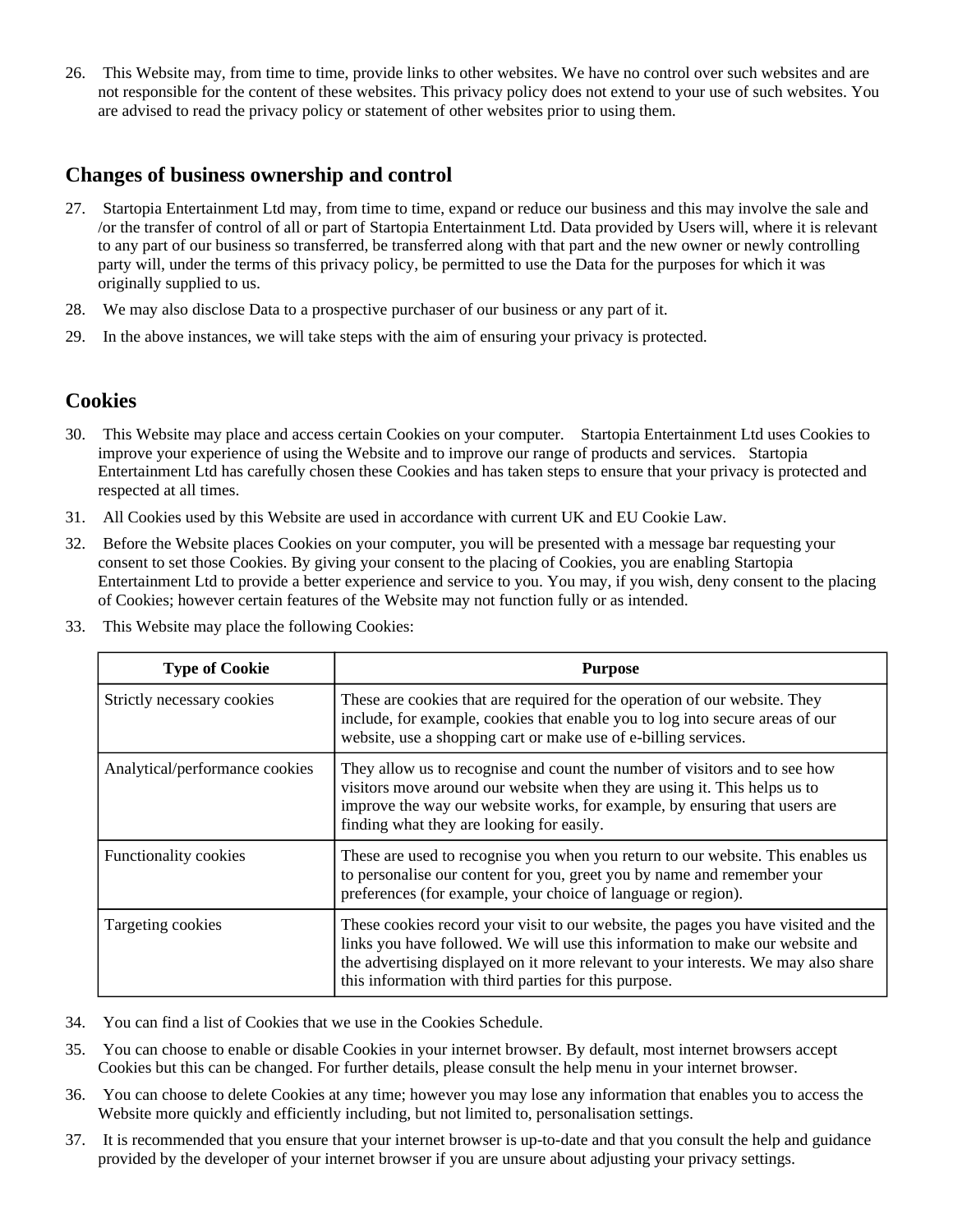38. For more information generally on cookies, including how to disable them, please refer to aboutcookies.org. You will also find details on how to delete cookies from your computer.

## **General**

- 39. You may not transfer any of your rights under this privacy policy to any other person. We may transfer our rights under this privacy policy where we reasonably believe your rights will not be affected.
- 40. If any court or competent authority finds that any provision of this privacy policy (or part of any provision) is invalid, illegal or unenforceable, that provision or part-provision will, to the extent required, be deemed to be deleted, and the validity and enforceability of the other provisions of this privacy policy will not be affected.
- 41. Unless otherwise agreed, no delay, act or omission by a party in exercising any right or remedy will be deemed a waiver of that, or any other, right or remedy.
- 42. This Agreement will be governed by and interpreted according to the law of England and Wales. All disputes arising under the Agreement will be subject to the exclusive jurisdiction of the English and Welsh courts.

## **Changes to this privacy policy**

43. Startopia Entertainment Ltd reserves the right to change this privacy policy as we may deem necessary from time to time or as may be required by law. Any changes will be immediately posted on the Website and you are deemed to have accepted the terms of the privacy policy on your first use of the Website following the alterations.

You may contact Startopia Entertainment Ltd by email at info@startopiaentertainment.com.

## **Attribution**

44. This privacy policy was created using a document from [Rocket Lawyer](https://www.rocketlawyer.com/gb/en/) (https://www.rocketlawyer.com/gb/en). **29 February 2020**